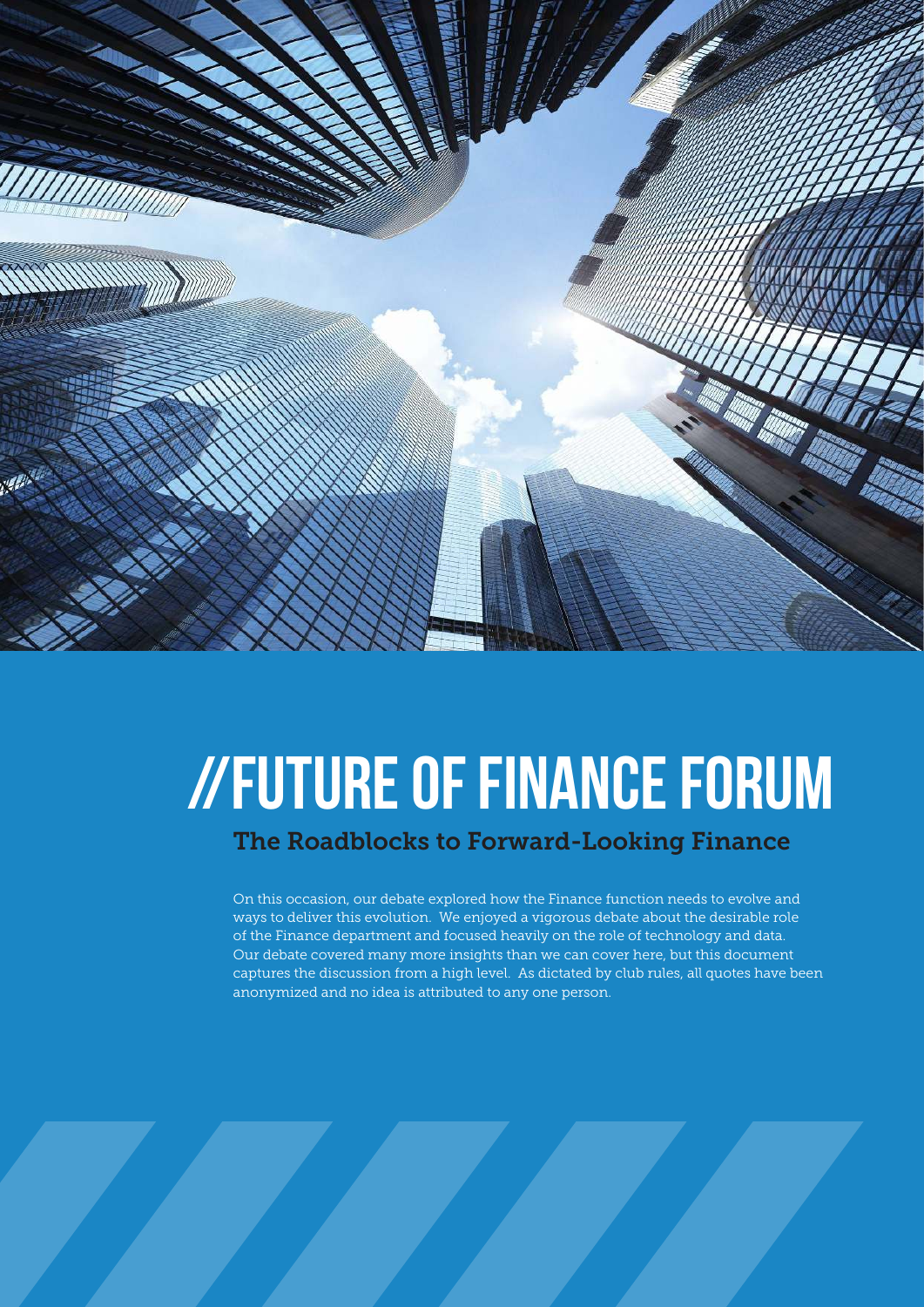#### Future of Finance Forum The discussion topic // 02

# //THE DISCUSSION TOPIC

How can you, as a Senior Finance Leader, move beyond the traditional backward-looking accounting role?.

In a recent Future of Finance Survey, finance leaders stated they were increasingly constrained when it comes to their ability to empower themselves to move beyond traditional roles.

Many Finance Leaders want to take the business forward but various challenges stand in their way.

For example, 67% of survey respondents stated they were engaged too late in critical commercial developments to really add any value to the process.

Over 66% believe an inability to master the variety and volume of new business data was a serious threat to the future finance function. Other challenges include regulatory compliance, and a failure to understand the technology market.

Overcoming these challenges means empowering the finance function to provide comprehensive forward-looking insights and positively affect business decisions – decisions that could secure competitive edge and raise the CFO's role within the organization.

We asked:

- $\bullet$  What is stopping you right now from achieving your business ambitions?
- $\bullet$  How do you think the finance function in general should be moving forward?
- **I**s technology currently helping or hindering you?
- **And, if you could make one change in your** organization right now, what should it be?

# //THE DISCUSSION

Our chair for the evening was Financial Consultant Jay Matalon. Jay is a CPA and senior consultant to the insurance industry focusing on accounting, reporting, and other financial matters. Most recently, Jay has been working with MetLife and Brighthouse Financial. Prior to this, Jay served as Head of Insurance Accounting Policy at AIG overseeing life and property/casualty teams as well as company initiatives involving emerging accounting issues. Jay's experience also includes serving as the Chief Accounting Officer at Presidential Life Corporation, working as the Senior Vice President and Chief Financial Officer of ACE Limited's life division, and holding various positions at Ernst & Young.

# //How does it apply to us?

Our Chair for the evening began the debate with a look at the increasing responsibility of the CFO in the areas of technology and, especially, data – asking: "How do we manage expectations when we are still saddled with legacy apps?"

Leading a guest to wonder: "We know changes are coming, but it is still imperative we get the day job done. How do we apply machine learning to that?"

This puzzle struck a nerve with a fellow guest, who asked: "Who is going to tell me what technology can be deployed to deliver what benefits, because in many cases we simply don't know what to ask."

"Even IT people who work in Finance don't really perceive the opportunity," agreed another, "when I ask the question 'how does it apply to us?' the answer to that is still a large floating speech bubble with nothing in it."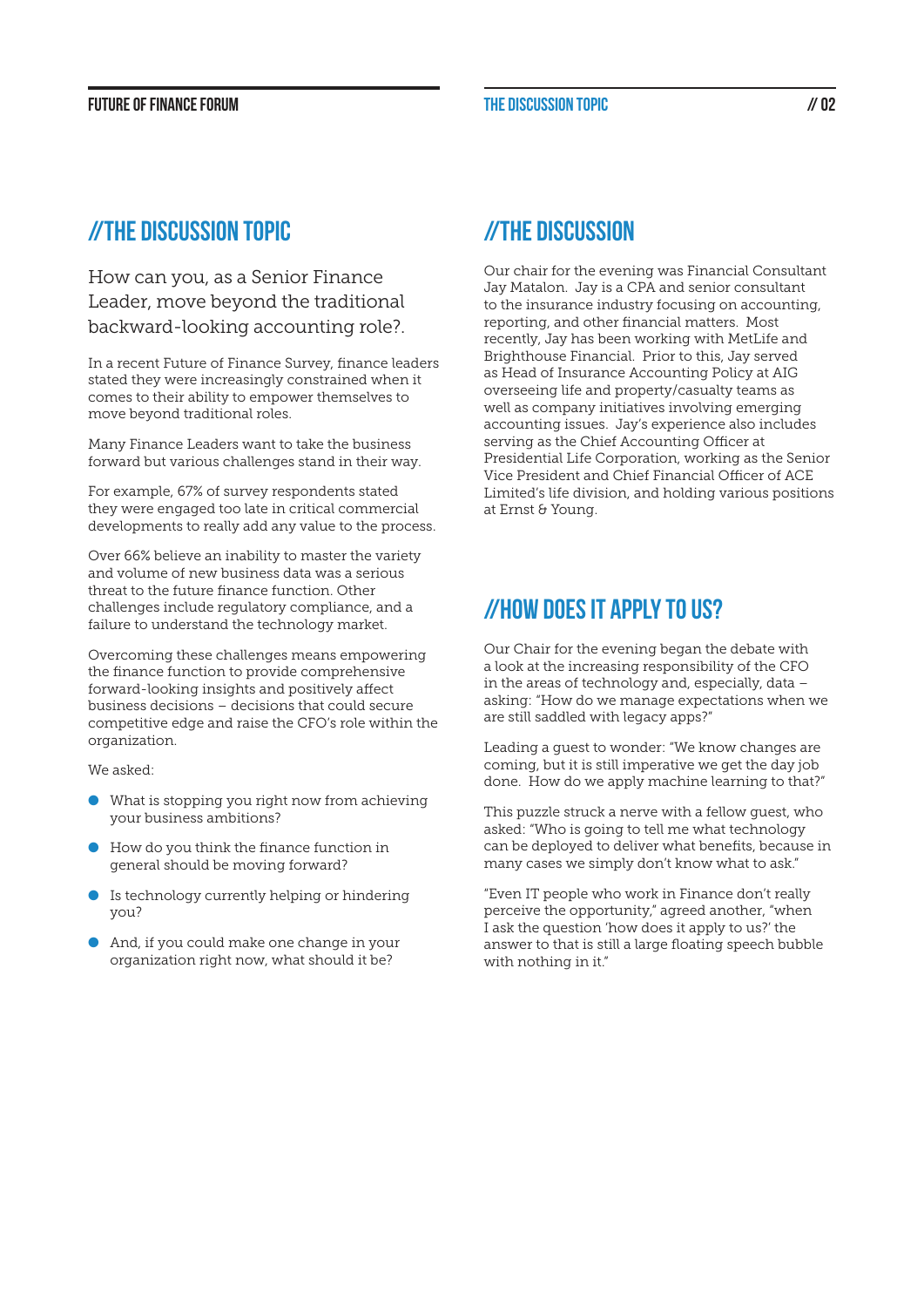### //A magic formula

"We need to marry up the opportunities that technology is offering us," proposed a guest.

"In the past, we needed to think carefully about the data we needed because getting it into the right environment was very costly. Now, everything is in the cloud and we're told not to worry. But I think this presents a role for Finance in leading the effort to create data standards because we are the ones who can't compromise on data quality."

"Finance is a user of data, not an owner," argued another guest. "Lots of other people use that data too, so it ought to be managed from a central point; that's where the Chief Technology Officer comes in. It's not down to Finance."

However, this wasn't universally accepted, with one guest saying: "but how we use data is completely different to how other parts of the business use it."

"We are at the core of publishing official data for the company," agreed another. "I'm not saying we are the only user, but we are an important user. And the more garbage we have, the more difficult it is."

# //AI, robotics, Blockchain

"Almost nobody has an encyclopedic knowledge of all the data in your organization," said one guest, "For me, that's where machine learning presents an opportunity."

Another guest really liked this idea, agreeing: "Unless you use these technologies to enhance the foundations, you're just putting lipstick on a pig."

"As with Blockchain, we have to ignore the people for whom it is like a religion and find the real-world applications. This technology is changing the financial services industry right now."

However, others were more skeptical, saying: "This is a patience exercise. Senior management are not willing to understand that they've got to spend some money. The technology is not all the way there yet. And if senior management isn't ok with that, you really have to decide whether you really want to push these kinds of issues."

"We need a culture change," agreed one guest, "None of this stuff is ready to snap."

# //Building the business case

 "It's not all about cost reduction," came the argument, "The dynamic is changing; leading with cost is not the way to go. Because we really want to lead on better service and better outcomes. For example, when we sat down with the regulator and went through the regulatory filings through our AI tools they were far and away more accurate, because we are eliminating the human error."

"There are different approaches – some follow a distributed model where there are technology frontiers all around. Some build a control tower to pull the knowledge back to the center. But then you have to bring lots of people in to prepare for the transformation and you lose the ROI in the short term."

"The case is continually changing," bemoaned another guest, "You need buy in at the top – that's what will determine success."